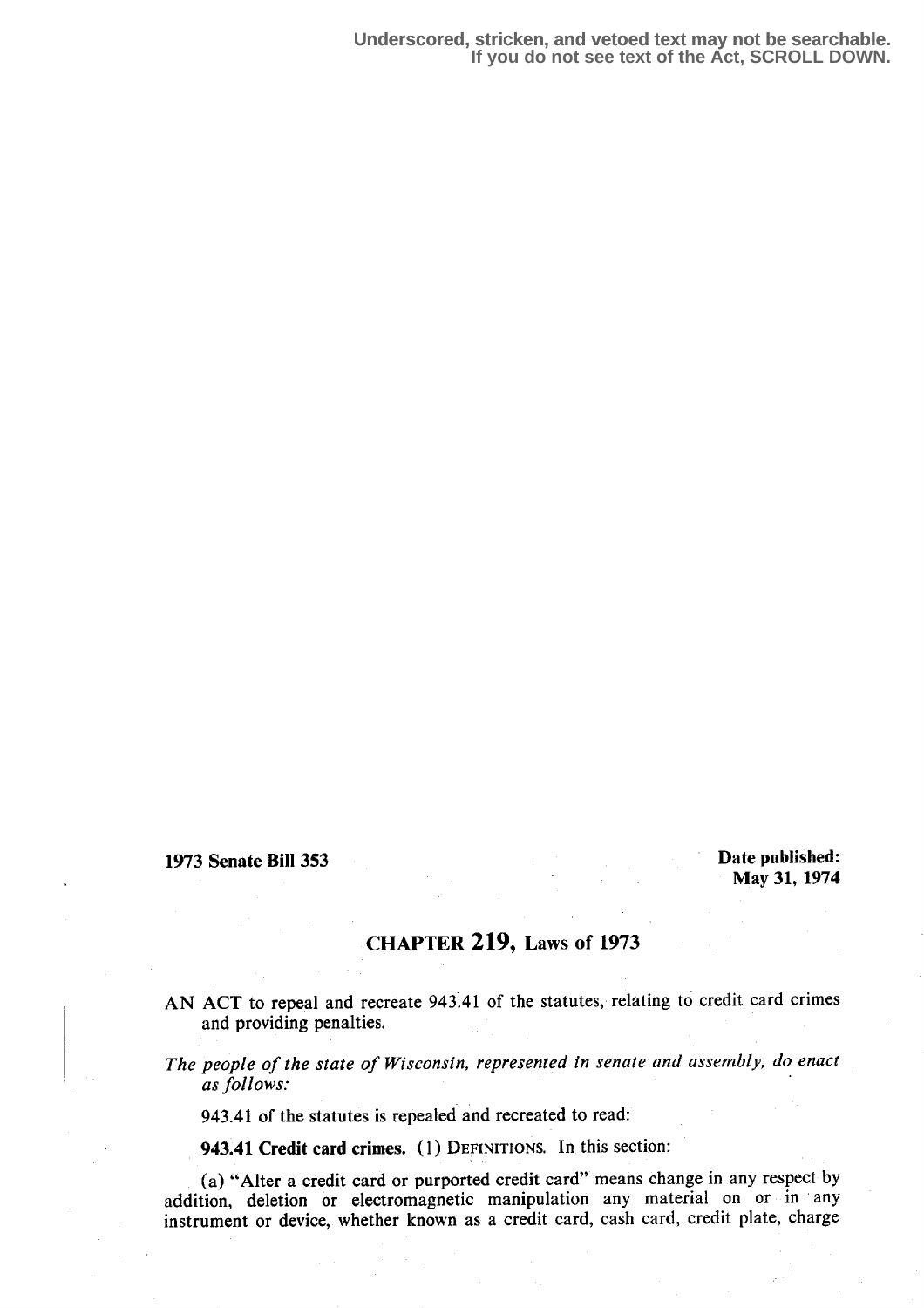## 703 CHAPTER 219

plate or by any other name, except to insert the signature of the person to whom the card is issued.

(b) "Cardholder" means the person or organization named on the face of the credit card to whom or for whose benefit the credit card is issued by an issuer .

(c) "Counterfeit" means to manufacture, produce or create by any means a credit eard or purported credit card without the issuer's consent or authorization.

> (d) "Credit card" means any instrument or device, whether known as a credit card, cash card, credit plate; or by any other name, issued with or without fee by an issuer for the use of the cardholder in obtaining money, goods; services or anything else of value on credit or from an account.

> (e) "Expired credit card" means a credit, card which is no longer, valid because the term shown thereon has elapsed.

> (f) "Issuer" means the business organization or financial institution which issues a credit card or its duly authorized agent.

> (g) "Receives" or "receiving" means acquiring possession or control or accepting as security for a loan.

> (h) "Revoked credit card" means a credit card which is no longer valid because permission to use it has been suspended or terminated by the issuer.

> (2) FALSE STATEMENTS. No person shall make or cause to be made, whether directly or indirectly, any false statements in writing, knowing it to be false and with intent that it be relied upon, respecting his identity or that of any other person or his financial condition or that of any other person or other entity for the purpose of procuring the issuance of a credit card.

> (3) THEFT BY TAKING CARD. (a) No person shall acquire a credit card from the person, possession, custody or control of another without the cardholder's consent or, with knowledge that it has been so acquired, receive the credit card with intent to use it or sell it or to transfer it to a person other than the issuer. Acquiring a credit card without consent includes obtaining it by conduct defined as statutory theft. If a person has in his possession or under his control credit cards issued in the names of 2 or more other persons it is prima facie evidence that he acquired them in violation of this subsection.

> (b) No person shall receive a credit card that he knows to have been lost, mislaid, or delivered under a mistake as to the identity or address of the cardholder, and retain possession thereof with intent to sell it; or to transfer it to a person other than the issuer or the cardholder, or to use it. The possession of such a credit card for more than 7 days by a person other than the issuer or the cardholder is prima facie evidence that such person intended to sell, transfer or use it in violation of this subsection .

> (c) No person other than the issuer shall sell a credit card. No person shall buy a credit card from a person other than the issuer.

> (d) No person shall, with intent to defraud the issuer, a person or organization providing money, goods, services or anything else of value, or any other person, obtain control over a credit card as security for debt.

> (e) No person, other than the issuer, shall during any 12-month period receive credit cards issued in the names of 3 or more persons which he has reason to know were taken or retained under circumstances prohibited by this subsection or sub. (2).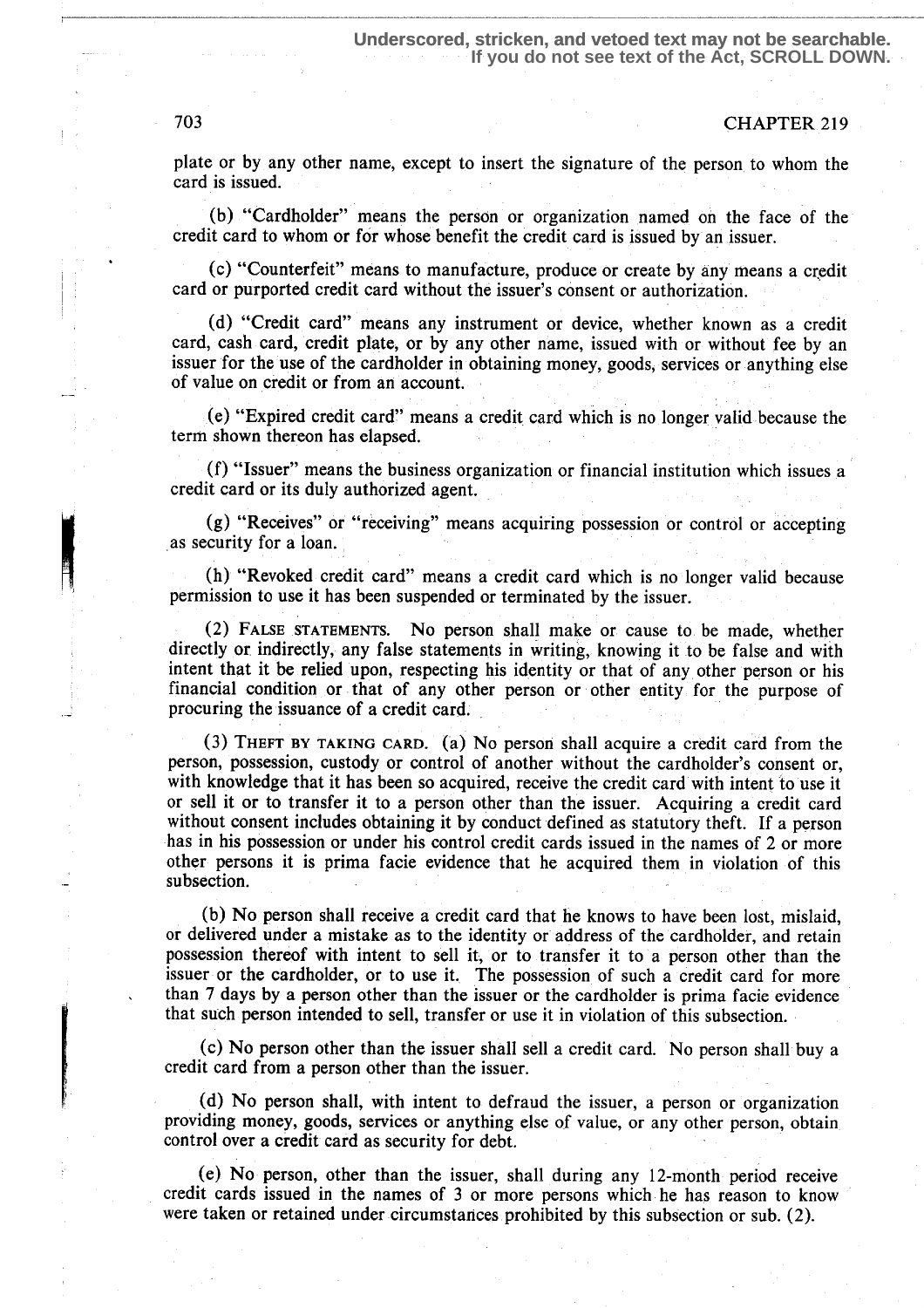## CHAPTER 219 704

FORGERY OF CREDIT CARD. (a) No person shall, with intent to defraud a purported issuer, a person or organization providing money, goods, services or anything else of value or any other person, alter or counterfeit a credit card or purported credit card or possess a credit card or purported credit card with knowledge that it has been altered or counterfeited. The possession by a person other than the purported issuer of 2 or more credit cards which have been altered or counterfeited is prima facie evidence that the person intended to defraud or that he knew the credit cards to have. been so altered or counterfeited.

(b) No person other than the cardholder or a person authorized by him shall, with intent to defraud the issuer, a person or organization providing money, goods, services or anything else of value or any other person, sign a credit card. Possession by a person other than the intended cardholder or one authorized by the intended cardholder of a credit card signed by such person is prima facie evidence that such person intended to defraud in violation of this subsection.

(5) FRAUDULENT USE. (a) No person shall, with intent to defraud the issuer, a person or organization providing money, goods, services or anything else of value or any other person, 1) use for the purpose of obtaining money, goods, services or anything else of value, a credit card obtained or retained in violation of sub. (3) or a credit card which he knows is forged, expired or revoked, or 2) obtain money, goods, services or anything else of value by representing without the consent of the cardholder that he is the holder of a specified card or by representing that he is the holder of a card and such card has not in fact been issued. Knowledge of revocation shall be presumed to have been received by a cardholder 4 days after it has been mailed to him at the address set forth on the credit card or at his last-known address by registered or certified mail, return receipt requested, and if the address is more than 500 miles from the place of mailing, by' air mail. If the address is located outside the United States, Puerto Rico, the Virgin Islands, the Canal Zone and Canada, notice shall be presumed to have been received 10 days after mailing by registered or certified mail.

(b) No cardholder shall use a credit card issued to him or allow another person to use a credit card issued to him with intent to defraud the issuer, a person or organization providing money, goods; services or anything else of value or any other person.

FRAUDULENT USE; OTHER PERSONS. (3) NO person who is authorized by an issuer to furnish money, goods, services or anything else of value upon presentation of a credit card by the cardholder, or any agent or employe of such person, shall, with intent to defraud the issuer or the cardholder, furnish money, goods, services or anything else of value upon presentation of a credit card obtained or retained under circumstances prohibited by sub. (3) or a credit card which he knows is forged, expired or revoked.

(b) No person who is authorized by an issuer to furnish money, goods, services or anything else of value upon presentation of a credit card by the cardholder, or any agent or employe of such person, shall, with intent to defraud, fail to furnish money, goods, services or anything else of value which he represents in writing to the issuer that he has furnished:

(c) No person other than the cardholder shall possess an incomplete credit card with intent to complete it without the consent of the issuer. "incomplete" if part of the matter, other than the signature of the cardholder, which an issuer requires to appear on the credit card before it can be used by a cardholder has not yet been stamped, embossed, imprinted or written on it.